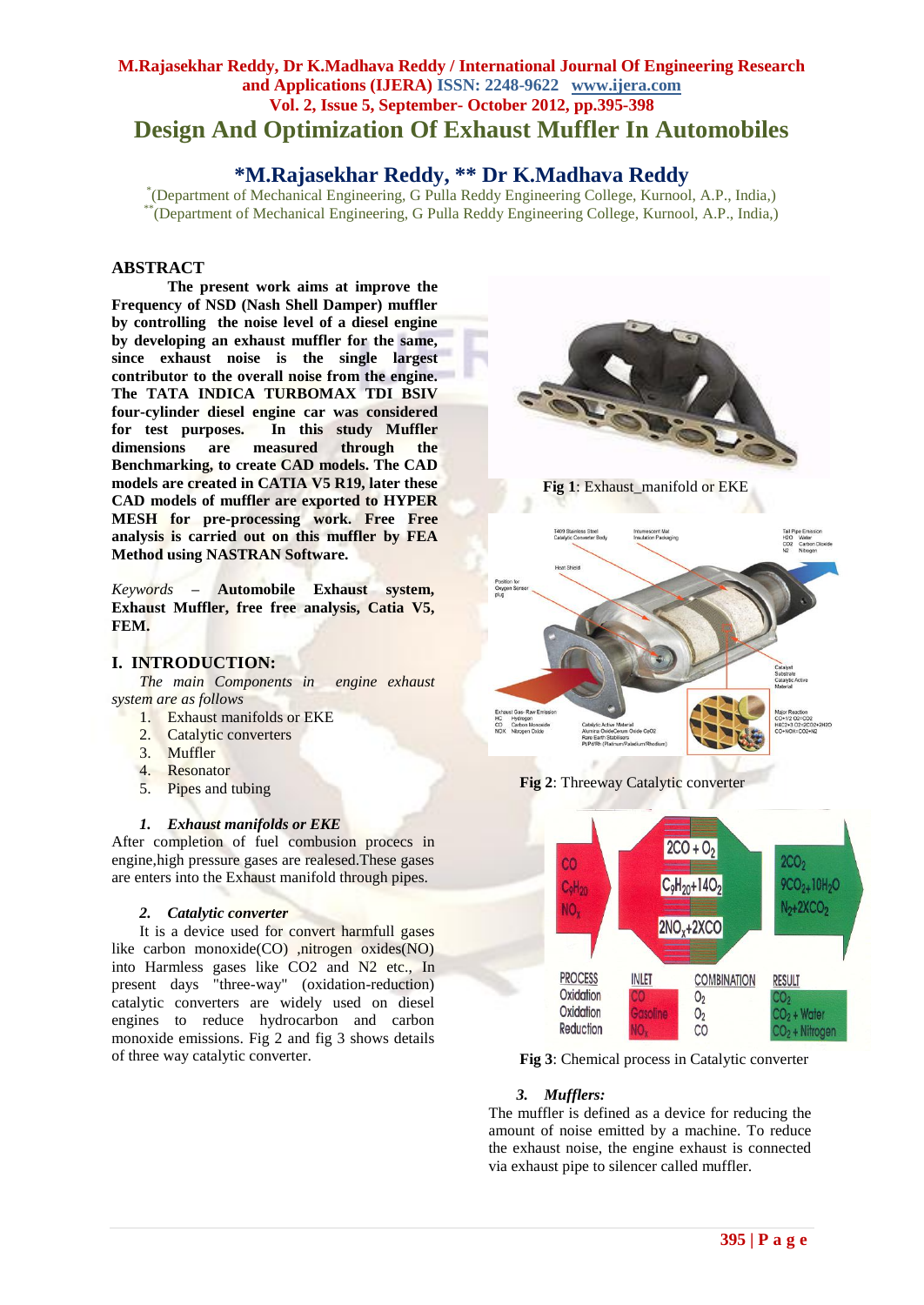## **M.Rajasekhar Reddy, Dr K.Madhava Reddy / International Journal Of Engineering Research and Applications (IJERA) ISSN: 2248-9622 www.ijera.com Vol. 2, Issue 5, September- October 2012, pp.395-398**

*The various types of mufflers used in automobiles* are

- 1. Baffle type
- 2. Resonance type
- 3. Wave cancellation type
- 4. Combined resonance and absorber type
- 5. Absorber type mufflers.



**Fig 4:** Exhaust Muffler of TATA INDICA CAR *Purpose of Muffler*

- An automotive requires a muffler to reduce the amount of noise emitted by a vehicle.
- Mufflers use neat technology to cancel out the noise.
- Mufflers are installed along the exhaust pipe as a part of the exhaust system of an I.C. engine to reduce its exhaust noise.
- The muffler reduces exhaust noise by dampening the pulsations in the exhaust gases and allowing them to expand slowly.
- It was usually made of sheet steel, coated with aluminum to reduce corrosion. Some are made of stainless steel.

### *II. DESIGN OF EXHAUST NSD MUFFLER USING CATIA V5 R19*





**Fig 6:** Mantel













**Fig 10:** Flange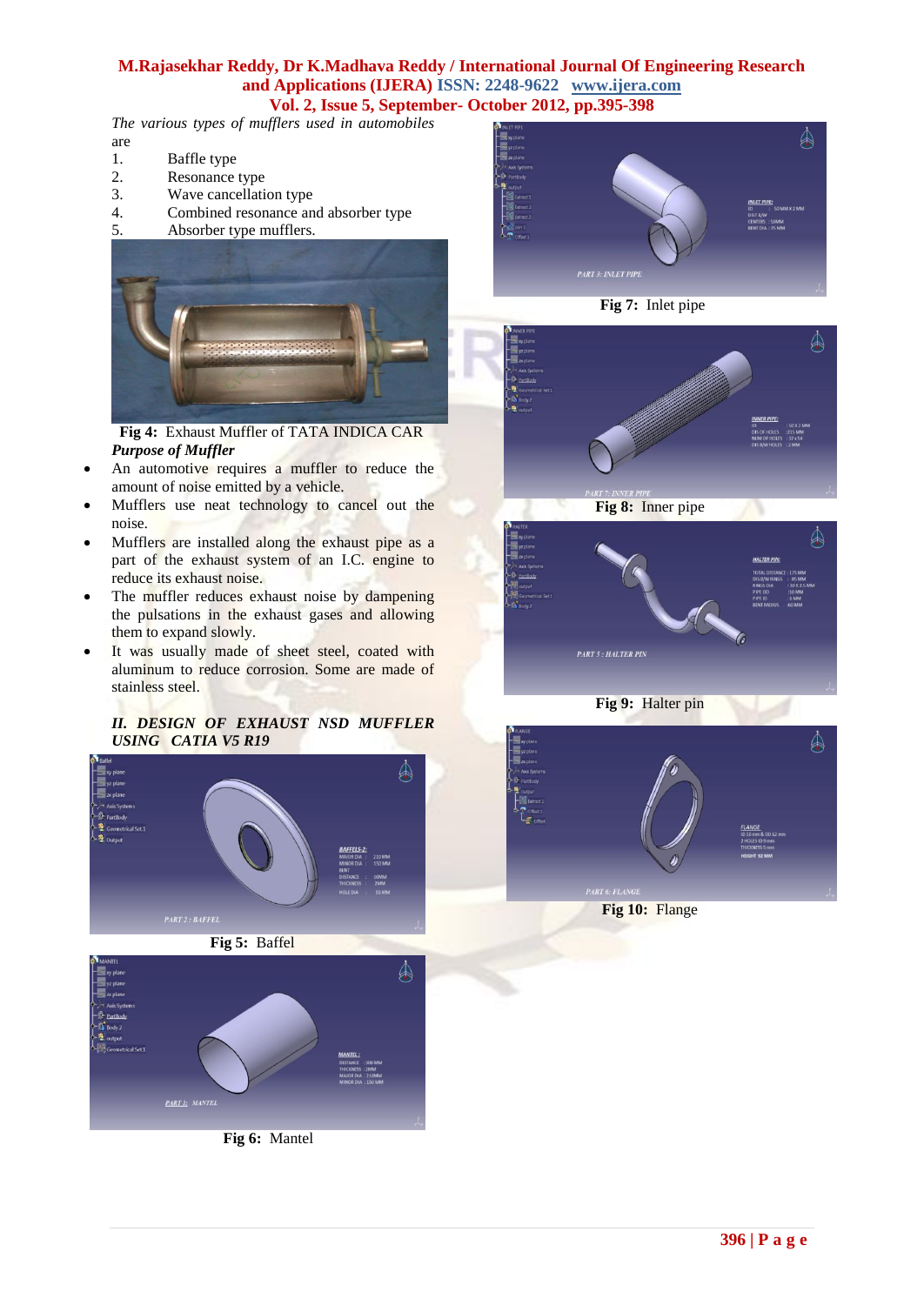## **M.Rajasekhar Reddy, Dr K.Madhava Reddy / International Journal Of Engineering Research and Applications (IJERA) ISSN: 2248-9622 www.ijera.com Vol. 2, Issue 5, September- October 2012, pp.395-398**



FIG: NSD TATA INDICA TURBOMAX TDI BSIV MUFFLER:

 $: 4KG$ <br> $: 7 LITTERS$ **WEIGHT VOLUME MATERIAL : STEEL** 

**MANTEL & AUSSENBODEN FOLDED<br>CONNECTION OUTLET PIPE LEFT** 

**COMPONENTS:** 1. MANTEL

- **BUFFELS-2** 3. INLET PIPE
- **4 .OUTLET PIPE**<br>5. HALTER PIN 6. FLANGE
- 7. INNER PIPE

#### **Fig 11:** Assembly component

### **III. FINITE ELEMENT ANALYSYS:**

The finite element method has become a powerful tool for the numerical solution of a wide range of engineering problems. It has developed simultaneously with the increase in use of the high speed electronic digital computers and with the growing emphasis on numerical methods for engineering analysis.

- Matrix algebra
- Solid mechanics
- Variation methods
- Computer skills

#### *STEPS In FEM As Follows:*

Step i: Descritization of structure

(Domain)

Stepii: Selection ofDISPLACEMENT FUNCTION Step iii: Derivation of element stiffness matrices and load vectors:

Stepiv: Assemble of element stifness matrices to obtain Gobal stiffnes matrix &equilibrium equations:

Step v: Solution of system equation to find nodal values of displacement and degree of freedom.

Step vi: Computation of element strains and stress.

- $\begin{array}{cc}\n\bullet \\
\bullet \\
\bullet\n\end{array}$  Pre-processor
- Solver
- Post-processor

## *Procedure For Nastran Analysis:*

A static, analysis can be either linear or non linear. In our present work we are going to consider linear static analysis. The procedure for static analysis consists of these main steps:

- 1. Building the model.
- 2. Obtaining the solution.

3. Reviewing the results.

#### **Table I Material Properties**

| Properties        |                             |  |
|-------------------|-----------------------------|--|
| Name:             | <b>Alloy Steel</b>          |  |
| Yield strength:   | 6.20422e+008 N/m^2          |  |
| Tensile strength: | 7.23826e+008 N/m^2          |  |
| Elastic modulus:  | $2.1e+011$ N/m <sup>2</sup> |  |
| Poisson's ratio:  | 0.3                         |  |
| Mass density:     | 7700 kg/m^3                 |  |
| Shear modulus:    | 7.9e+010 N/m^2              |  |
| Thermal expansion | 1.3e-005 /Kelvin            |  |
| coefficient:      |                             |  |

## **IV. RESULTS**

The existing muffler having the Frequency of 281Hz. The new muffler was found to be superior to the existing one in terms of both acoustic performance and engine performance. With the new muffler, thickness of baffles modified 2mm into 3mm the maximum Frequency obtained was 381 Hz. The present work has thus experimentally shown that results from Finite Element Analysis can be modified and applied to an alternative design.